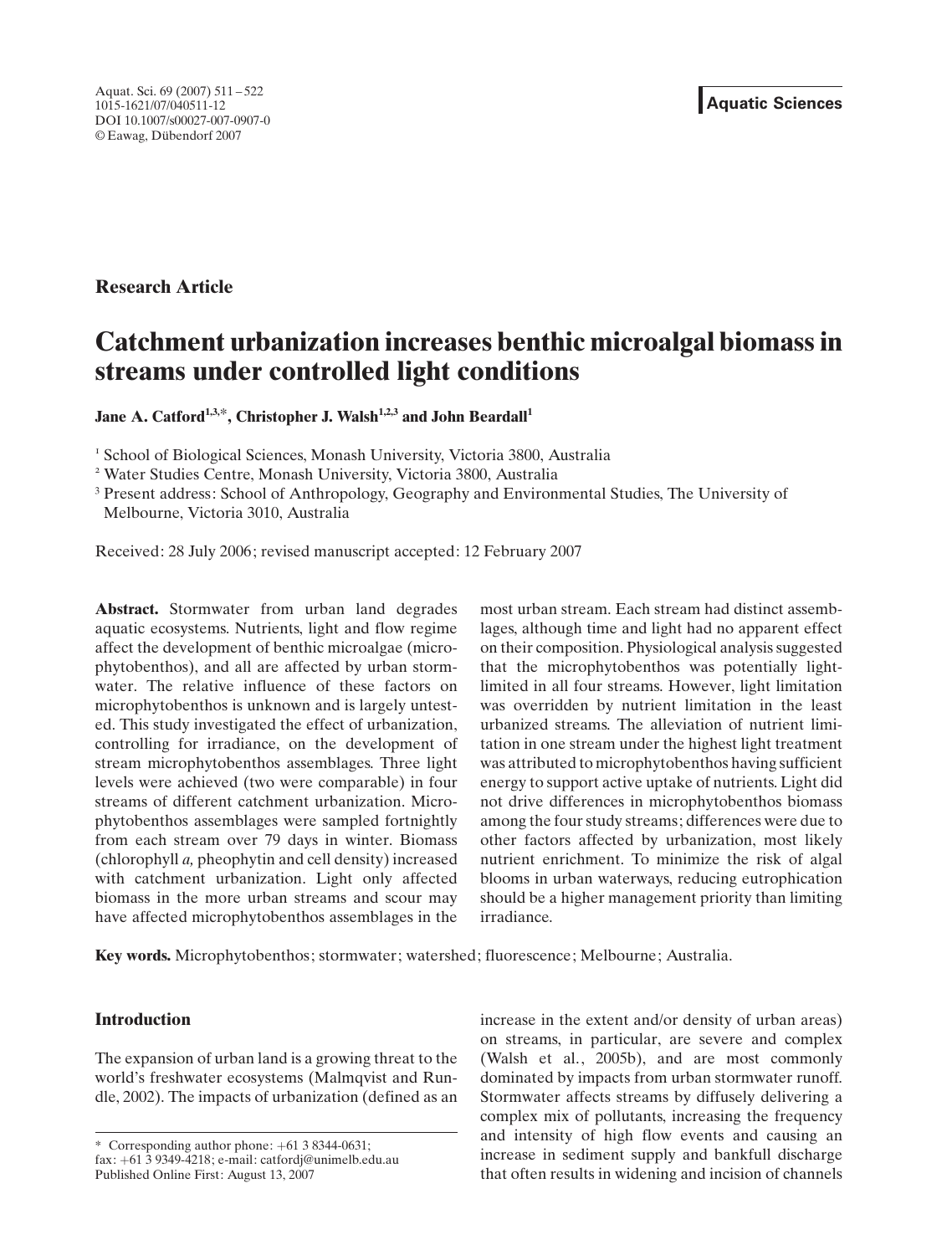

Figure 1. Conceptual model of urban-associated impacts on stream channels and the resulting primary factors hypothesized to be affecting benthic algal biomass in the study streams. Positive and negative effects on each attribute are indicated, and where the effect resulting from urban impacts are thought to be near neutral they are indicated by ~. After Taylor et al. (2004) changes to channel morphology and water turbidity are hypothesized to result in little change to benthic light climate. The most likely primary urban-associated mechanism explaining observed increases in algal biomass is increased nutrient concentrations arising from stormwater inputs.

(Paul and Meyer, 2001). Such catchment-scale impacts are often compounded by local-scale impacts such as clearance of riparian vegetation, channelization and other in-stream engineering works that widen the channel, all of which can elevate irradiance levels at the stream surface (Fig. 1).

Increased irradiance, together with stormwaterderived nutrients, may lead to increased biomass of benthic microalgae, or microphytobenthos (MPB), in streams impacted by urbanization (Fig. 1). However these stimulatory effects may be countered by increased flow disturbance (shear stress and scouring), light attenuation through increased turbidity or channel depth, increased toxicity from contaminated sediments (Fig. 1; Paul and Meyer, 2001), or even by direct, deliberate application of algicides into waterways (Grimm et al., 2005).

Not surprisingly, therefore, the limited studies that have investigated patterns of stream MPB biomass in response to urban land use have reported contrasting patterns. Roy et al. (2005) found that algal biomass was poorly correlated with urbanization but was higher in open reaches compared to more shaded, forested reaches. Similarly, patterns of MPB biomass were poorly explained by urban land use in Pennsylvania (USA) streams (Hession et al., 2004), or in streams of western Georgia, USA (B. Helms and J. Feminella, Auburn University, personal communication). However, algal abundance in Minnesota (USA) streams was strongly correlated with urban land use (Richards and Host, 1994), and in Melbourne, Australia, streams of urbanized catchments supported

higher algal biomass, and demonstrated at least partial release from nutrient limitation that was observed in rural streams (Chessman et al., 1992).

In a subsequent study of Melbourne streams, MPB biomass was positively correlated with catchment urban density, which was most strongly explained by effective imperviousness (the proportion of catchment covered by impervious surfaces with direct sealed drainage connection to the stream) (Taylor et al., 2004; Walsh et al., 2005a). Effective imperviousness provides a surrogate for stormwater impact, which is distinct from sewage impact; in Melbourne, the sanitary sewerage system is separate from the stormwater system.

MPB growth in streams may be limited by several factors, including nutrients (Borchardt, 1996), light (Hill, 1996), physical (flow-related) disturbance (Peterson, 1996) and grazing (Steinman, 1996). All of these factors may be affected by catchment urbanization (Fig. 1) but their relative influence on MPB remains unknown and is largely untested. Microalgae, particularly diatoms, reflect ecosystem health (see Whitton and Kelly 1995; Winter and Duthie 2000). Nuisance algal growth can result in blooms that degrade stream condition and some species may also be toxic (Anderson et al. 1998). The effective management of MPB in streams subject to urban impacts requires knowledge of the relative importance of each of these factors and their interactions, particularly in regions where MPB biomass and urbanization are positively correlated.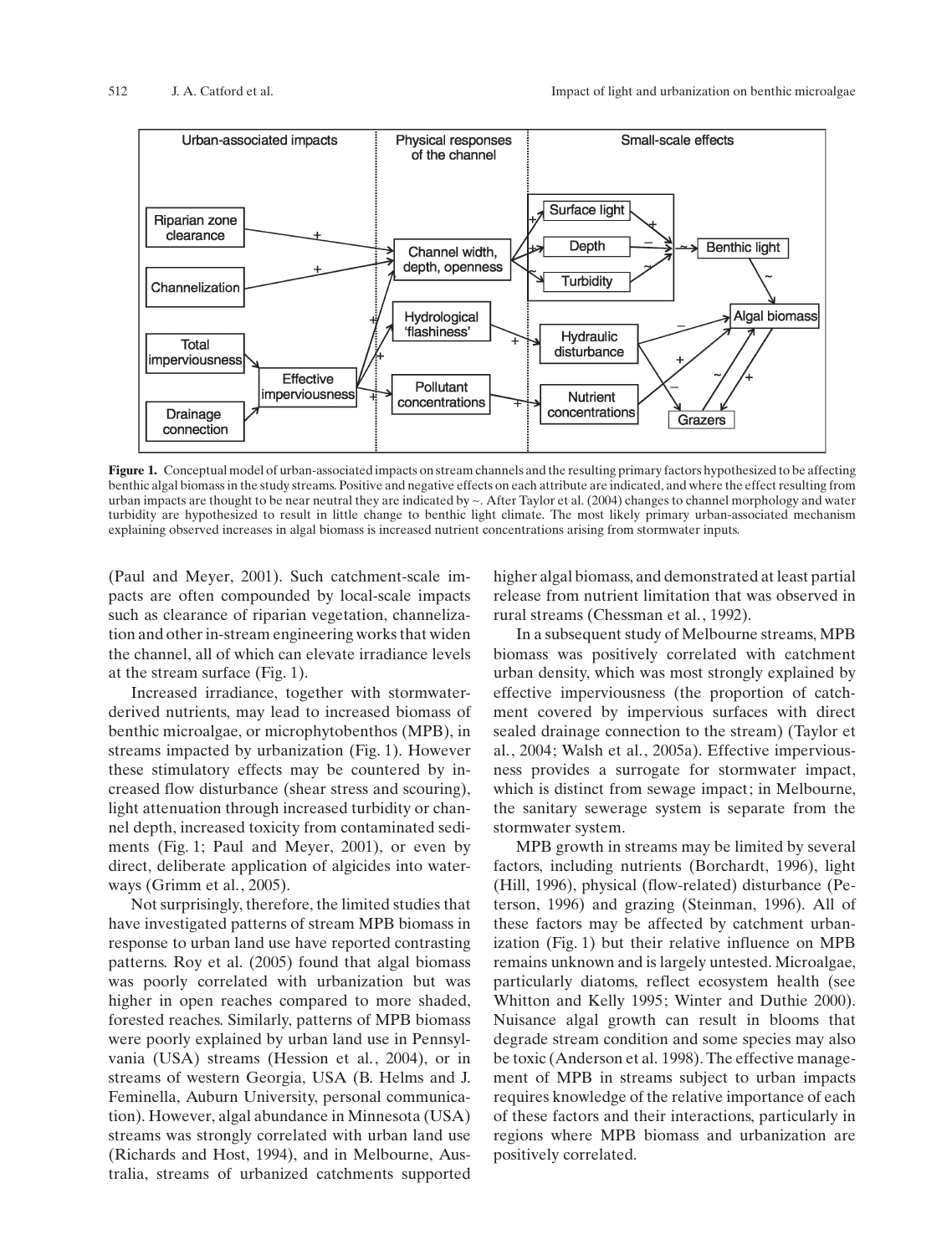

Figure 2. Catchment area and location of the four study streams (Sc, Do, Hu and Ly) relative to each other and the metropolitan region of Melbourne (shaded).

Taylor et al. (2004) posited that stormwaterderived phosphorus was the primary cause of increased MPB biomass in Melbourne streams. Benthic irradiance explained little of the variation in MPB in their study streams, being poorly correlated to the urban gradient, albeit spatially variable within each stream. In this study, we experimentally controlled benthic irradiance at 3 levels in a subset of streams studied by Taylor et al. (2004) to assess the relative effect of irradiance on MPB biomass, composition and physiology. In what we believe to be the first experiment of its kind, we tested if the response of MPB to benthic irradiance varied among streams of different catchment urbanization by controlling light levels. We use this experiment to discuss the likely effectiveness of riparian management to control MPB biomass by reducing irradiance in streams that receive increased nutrient loads from stormwater. Thus, if irradiance is the dominant influence on MPB assemblages, algal biomass could be modulated by controlling riparian vegetation cover and hence light availability for algal growth. However, such a strategy would not be relevant if irradiance is shown to be of little importance in limiting MPB assemblages.

### Materials and methods

#### Site description

The study was conducted in four streams on a gradient of urbanization in the eastern suburbs and eastern fringe of Melbourne (Fig. 2). The increasing level of urbanization from Lyrebird Creek (Ly) to Hughes Creek (Hu) to Dobsons Creek (Do) to Scotchmans Creek (Sc) was indicated by an increase in effective imperviousness. This gradient of urbanization is referred to as the 'stream effect' or 'stream urbanization' in this paper. Nutrient levels, especially phosphorus, showed a positive correlation with effective imperviousness in the study streams (Table 1, Taylor et al., 2004). Methods for determination of catchment characteristics are described in Taylor et al. (2004). Catchments of a similar size, climate, soil and geology were chosen, and stream reaches that had similar light regimes were selected (based on data gathered in a pilot study). Differences in altitude caused slight differences in the median baseflow temperature of the streams (Table 1). However, temperature differences decreased towards the end of the experiment; the largest inter-site difference, between Sc and Ly, was  $2.3 \degree$ C at the beginning of the study period and was  $1.1 \degree C$  at the end. Such differences in temperature were deemed negligible.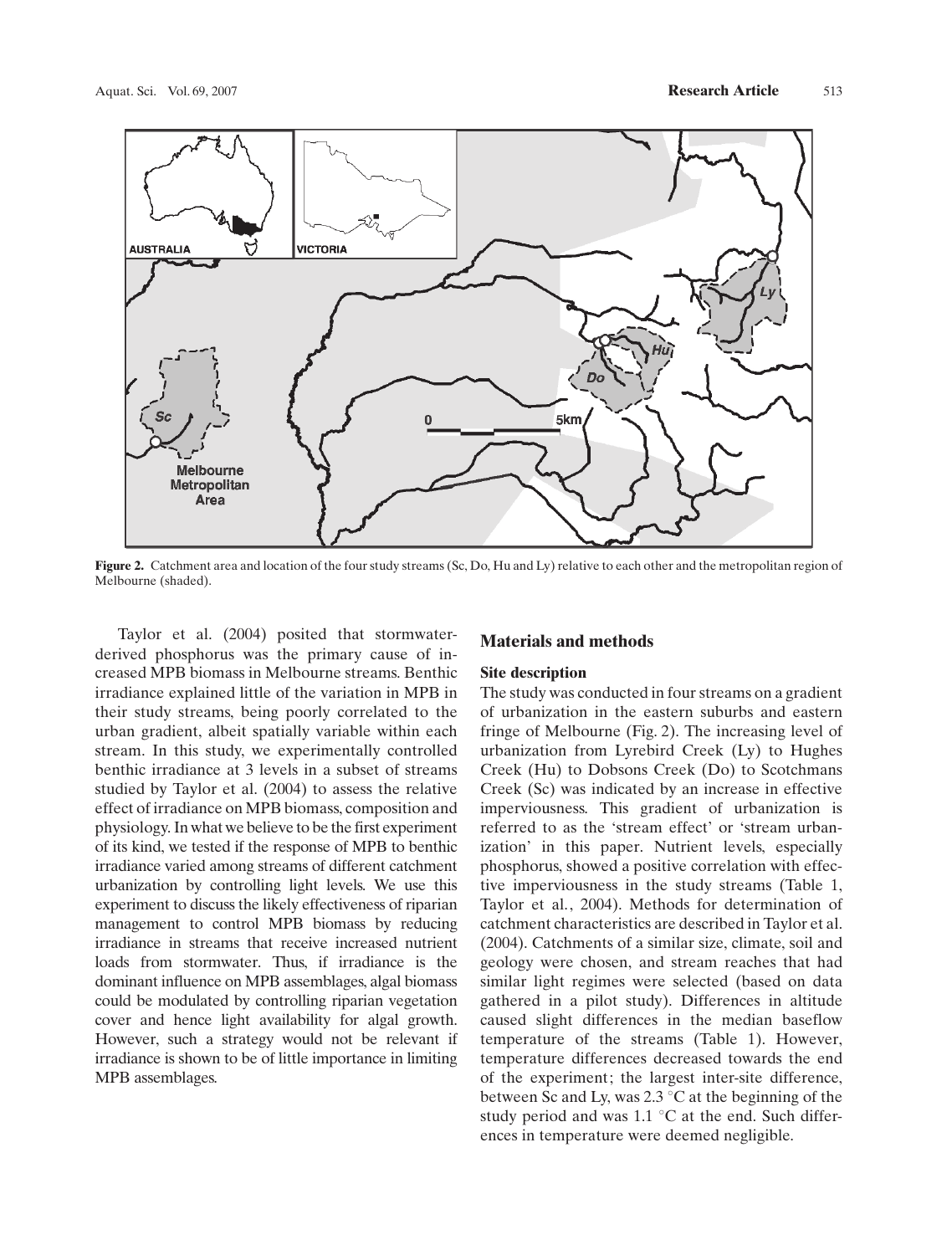Table 1. Catchment characteristics and general condition of the four streams. Values for water quality variables are median baseflow concentrations (source: Hatt et al., 2004). FRP, filterable reactive phosphorus; NOx, oxidised nitrogen (nitrate/nitrite); NH3, Ammonia; TSS, total suspended solids.

|                                                                                                    | Stream                                                                                               |                                                                                                                                    |                                                                                                                                  |                                                                                                                |  |  |
|----------------------------------------------------------------------------------------------------|------------------------------------------------------------------------------------------------------|------------------------------------------------------------------------------------------------------------------------------------|----------------------------------------------------------------------------------------------------------------------------------|----------------------------------------------------------------------------------------------------------------|--|--|
|                                                                                                    | Scotchmans Creek                                                                                     | Dobsons Creek                                                                                                                      | Hughes Creek                                                                                                                     | Lyrebird Creek                                                                                                 |  |  |
| Catchment<br>characteristics                                                                       |                                                                                                      |                                                                                                                                    |                                                                                                                                  |                                                                                                                |  |  |
| Area $(km^2)$<br>Total imperviousness (%)<br>Effective imperviousness $(\% )$<br>Dominant land use | 8.1<br>30.4<br>30.3<br>Residential; some                                                             | 3.7<br>6.2<br>2.9<br>Forest; residential                                                                                           | 2.8<br>2.9<br>0.3<br>Forest; residential                                                                                         | 7.3<br>$\overline{0}$<br>$\overline{0}$<br>Forest                                                              |  |  |
| <b>Stream</b><br>characteristics                                                                   | commercial                                                                                           |                                                                                                                                    |                                                                                                                                  |                                                                                                                |  |  |
| Riparian vegetation                                                                                | Trees and scrub<br>native and exotic<br>(deciduous);<br>vegetation corridor<br>patchy $(0-3$ m wide) | Trees mostly native;<br>understorey and ground layer<br>dominated by exotic weeds;<br>vegetation corridor entire<br>$(1-3$ m wide) | Eucalyptus canopy; tree<br>ferns; dense, native ground<br>layer and understorey;<br>vegetation corridor entire<br>$($ >5 m wide) | <b>High Eucalyptus</b><br>canopy; dense, native<br>vegetation;<br>vegetation corridor<br>entire ( $>5$ m wide) |  |  |
| Width $(m)$                                                                                        | $4 - 8$                                                                                              | $1 - 2$                                                                                                                            | $0.5 - 1.5$                                                                                                                      | $0.5 - 1.5$                                                                                                    |  |  |
| Depth $(m)$                                                                                        | $0.5 - 1.5$                                                                                          | $0.3 - 1$                                                                                                                          | $0.1 - 0.6$                                                                                                                      | $0.3 - 0.6$                                                                                                    |  |  |
| Median baseflow<br>temperature during<br>study period $(^{\circ}C)$                                | 10.6                                                                                                 | 9.4                                                                                                                                | 9.7                                                                                                                              | 9                                                                                                              |  |  |
| $FRP$ (mg $L^{-1}$ )                                                                               | 0.012                                                                                                | 0.008                                                                                                                              | 0.006                                                                                                                            | 0.003                                                                                                          |  |  |
| $NOx$ (mg $N L^{-1}$ )                                                                             | 0.27                                                                                                 | 1.35                                                                                                                               | 1.35                                                                                                                             | 0.31                                                                                                           |  |  |
| $NH_3$ (mg N $L^{-1}$ )                                                                            | 0.032                                                                                                | 0.017                                                                                                                              | 0.010                                                                                                                            | 0.015                                                                                                          |  |  |
| $TSS \, (\text{mg } L^{-1})$                                                                       | 4.2                                                                                                  | 11                                                                                                                                 | 16.5                                                                                                                             | 38                                                                                                             |  |  |
| Dominant substratum                                                                                | Gravel                                                                                               | Rock and silt                                                                                                                      | Sand                                                                                                                             | Silt                                                                                                           |  |  |

#### Experimental design

In each stream, three blocks of three Perspex plates, overlain by filters to manipulate light transmission, were suspended using star pickets in a well-lit pool (36 plates in total). The three plates within one block were orientated parallel to the direction of flow, as some of the streams were too narrow for the blocks to be perpendicular to the flow direction (Fig. 3). The surface of the plates was within 10 cm of the water surface. The plates each contained 30 frosted glass slides, a commonly used artificial substratum in MPB experimental studies (Aloi, 1990). On each sampling date (6 collections made on odd-numbered weeks [1, 3, 5, 7, 9, 11]: 6 May-24 July 2002), the depth of water above the plates was measured, and five random slides were collected from each plate. A water sample was also collected at each site on each date for total suspended solids (TSS) determination using standard methods (Clesceri et al., 1998). Caught debris, if any, was removed from the plates and the filters were regularly cleaned with a brush to prevent fouling. The term 'time effect' used in this paper refers to the changes observed in the MPB samples over the 79-day duration of the field deployment.

The amount of light that each plate would receive in the absence of a filter was estimated by measuring the light climate at the water surface over the plate and was then corrected for attenuation through the water column. The surface light climate was estimated by analysing canopy photographs (taken at dawn directly above the algal plate blocks with a  $180^\circ$  hemispherical (fisheye) lens; (Canham, 1988; Canham et al., 1994; Asner et al., 1998) with the Gap Light Analyser software program (Frazer et al., 1999) (estimates were ground-truthed with an in situ light meter (Li-Cor Data Logger LI-1000 Q1 cosine corrected quantum sensor)). A coefficient for underwater light attenuation  $(c)$  was estimated by measuring light transmitted from a steady fluorescent light source through a 59 mm water column (of known TSS concentration) with a light meter (Li-Cor Data Logger LI-1000 Q1 cosine corrected quantum sensor) using the equation of Kirk (1983) (5 samples per stream). The mean in-stream attenuation over the study period was estimated using relationships among c, stream water level, TSS concentration and plate depths. A single value of  $c$  was applied for each stream to correct the estimated surface light over each plate for attenuation through water to the plate's measured depth.

Light intensity was manipulated with neutral density filters (photographic synthetic filters) that were positioned 20 mm over the plates. The filters gave three light intensity treatments in each block (100%, 50% and 12.5% light transmission, including photosynthetically active radiation wavelengths  $(PAR; 400-700 \text{ nm})$ , which were ordered randomly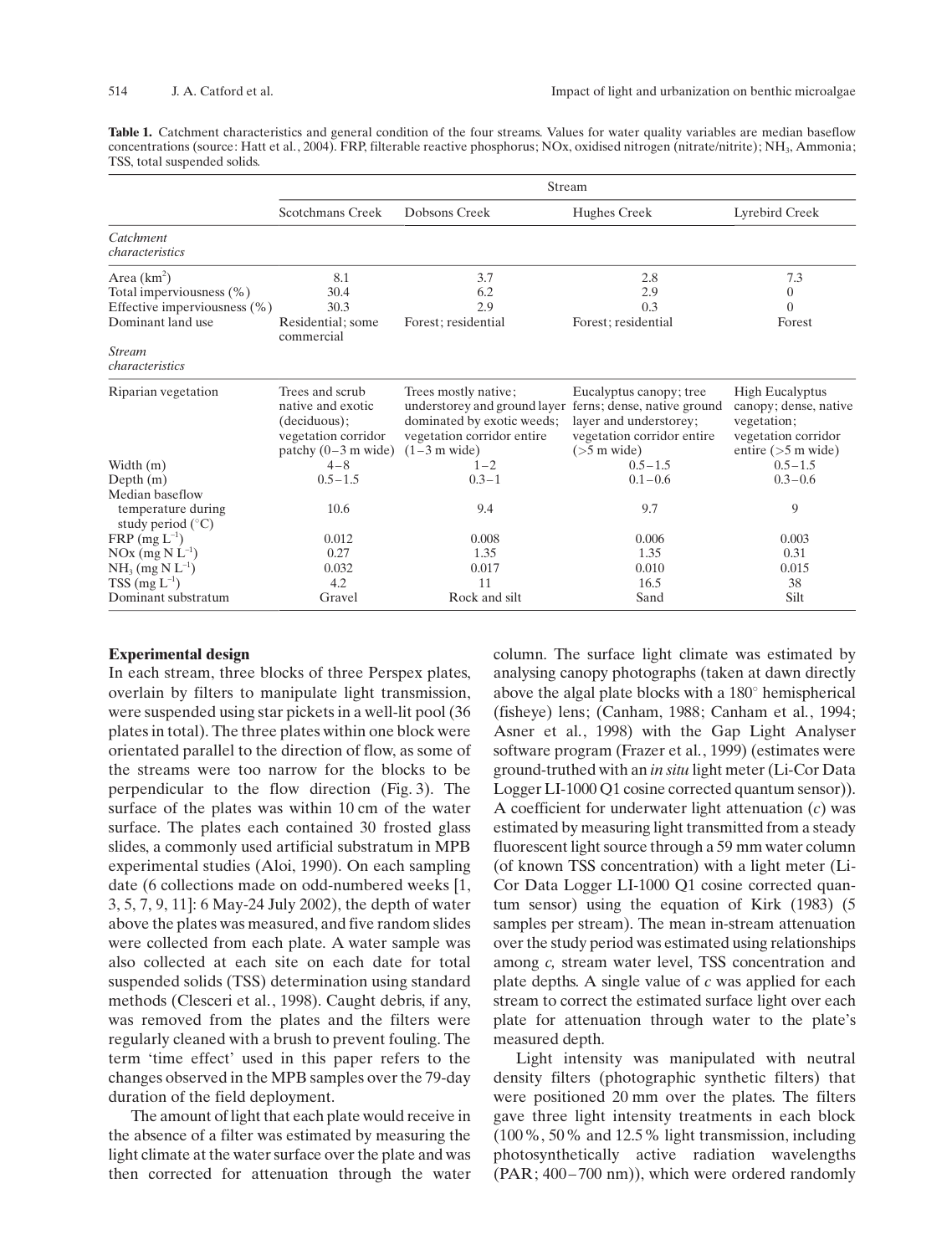

Figure 3. Example of arrangement of blocks in a stream. Low (L), medium (M) and high (H) light treatment plates were arranged randomly along each block.

with two levels of light that standardised the treatments across streams more closely (Fig. 4b). The medium-light treatment at Sc and Do was recoded as high-light, and a comparison was made between highand low-light treatments for all streams. Only MPB under three levels of light were compared within each stream. The 'light effect' referred to in this paper denotes the influence of the three levels of PAR that were manipulated for this study.

Flow velocity was measured immediately in front of the plates, using a flow meter, 8 times during the experiment (5 cm diameter turbine head, number of revolutions per 20 seconds). Stream water level, temperature and nutrient concentrations were measured fortnightly in these four streams for 18 months in a concurrent study (Hatt et al., 2004), which encompassed the period of this study.

#### Determination of algal biomass

Algal biomass was represented by chlorophyll a, pheophytin and cell density. Chlorophyll  $a$  (Chl  $a$ ) is a well-established proxy for estimating algal biomass and pheophytin is its breakdown product, used to estimate the proportion of moribund algal cells and/or detrital plant material in a sample (Romani and Sabater, 1999; Atwell et al., 1999; Gregor and Marsalek, 2004). Two slides collected from each



Figure 4. Mean incident light on algal plates in study streams based on water attenuation, canopy attenuation and neutral density filter treatments (a). three light treatment (b). two (recoded) light treatments. Mean incident light is the average irradiance reaching the nine algal plates in each stream during daylight hours (12 hours), consistent with studies in the literature. (Standard error bars for each of the streams (light regime determined for each block of three plates)).

along each block. Light intensity received by each nominal light treatment varied among the streams because of the different light environments (Fig. 4). As a result, effects of light and stream on algal biomass were analyzed in two ways: firstly, with the three levels of light as defined by filter density (High—H—, medium—M—and low—L—: Fig. 4a), and secondly,

plate each sampling trip (frozen at  $-80$  °C for 2 $-10$ weeks) were used to determine the amount of Chl a and pheophytin. Pigments were extracted overnight at 2°C with 90% acetone, the samples were then pulsesonicated (Sonifier® Cell Disruptor B30; 30 seconds), centrifuged (Sorvall RT6000 Refrigerated Centrifuge; 15 minutes at 3000 revs per minute) and the super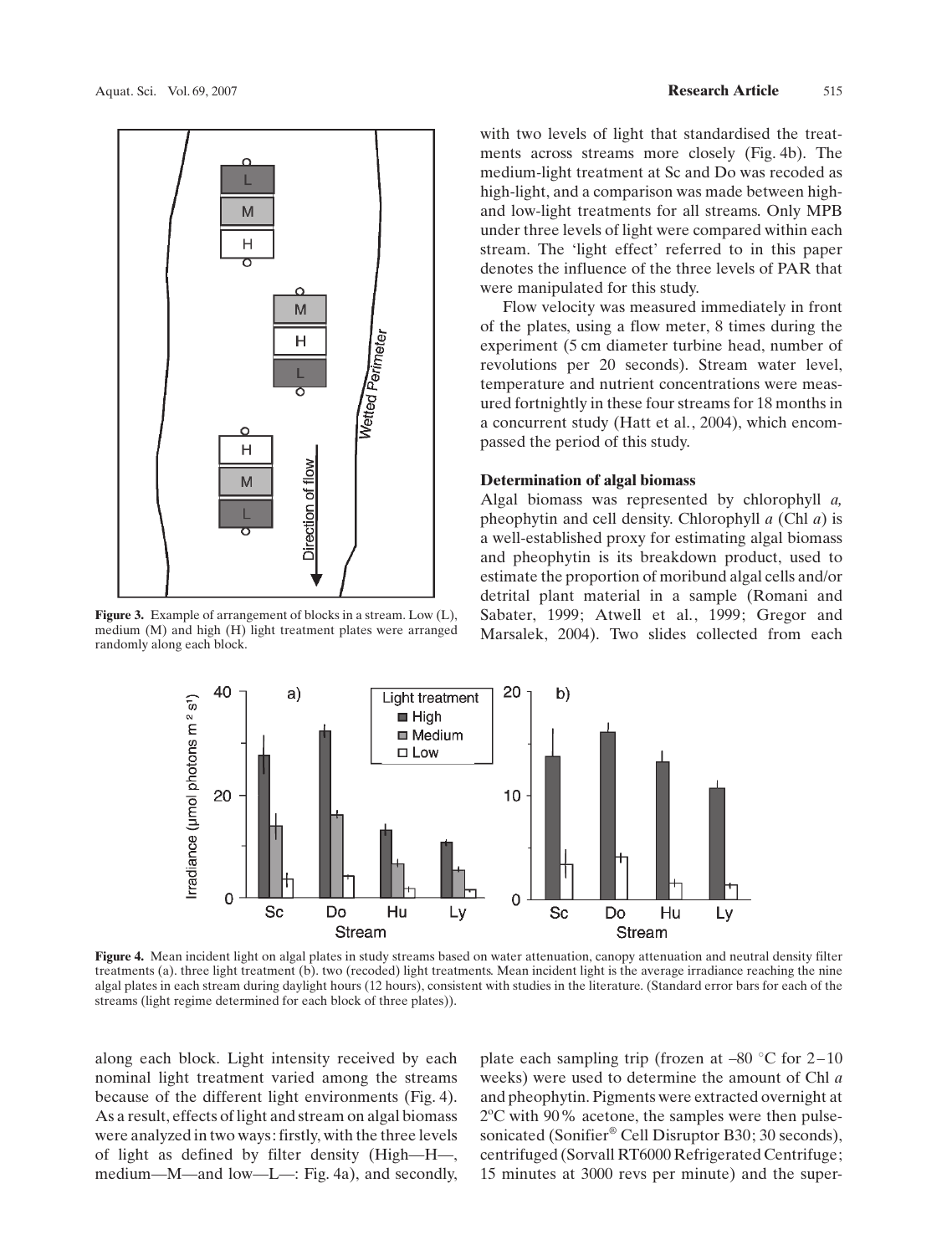516 J. A. Catford et al. Impact of light and urbanization on benthic microalgae

natants analysed with a Cary 50 Spectrophotometer using the method of Lorenzen (1967). Cell density was determined from proportional counts scaled in accordance with the corresponding dilution factor when examining assemblage composition, as detailed below.

#### Determination of assemblage composition

One slide collected from each plate on each date was used to determine assemblage composition. Each sample was fixed by adding  $250 \mu L$  of Lugol's iodine. Algae were removed from the slides by sonication for 5 minutes in 10 mL of stream water in a waterbath sonicator (Transtek Systems Soniclean), pulse-sonication for up to 10 seconds at the lowest output intensity (1/10; Sonifier  $^{\circ}$  Cell Disruptor B30) and scrubbing with a small brush. A pilot study showed that sonication removed the cells from the slides without damage. A minimum of 100 cells were counted for each sample using a Sedgwick-Rafter cell and a Leica Leitz DM IRB microscope at 1000 times magnification. Cells were classified into six taxa – pennate diatoms and centric diatoms (Bacillariophyta), green filamentous algae and single green cells (Chlorophyta), and coccoid blue-green algae and filamentous blue-green algae (Cyanobacteria). Red algae (Rhodophyta) were not encountered in this study.

#### Physiological analyses

The degree of photoacclimation (phenotypic adaptation to changing irradiance levels; Atwell et al., 1999), physiological status and in situ production of MPB can be inferred from photosynthesis-irradiance (P-I) characteristics (Light and Beardall, 2001). Chlorophyll fluorescence analysis was used in this study to gauge the photosynthetic competence and physiological state of the MPB (Reynolds 1984; Baker and Horton 1987; Schreiber et al., 1994).

Two slides collected from each plate were stored in 3 mL of stream water, kept on ice and, on return to the laboratory, the photosynthetic characteristics of the algae were measured with a Walz Underwater Pulse Amplitude Modulated fluorometer (PAM). The PAM fibre optic sensor was positioned 5 mm above each slide and for each slide, two measurements of relative electron transport rates (rETR) as a function of photon flux were carried out via Rapid Light Curves (RLCs; White and Critchley, 1999) using a 30 s exposure to each photon flux. The parameter  $F_v/F_m$ , was determined after a dark incubation of at least 10 min. This represents the maximum quantum efficiency of photosystem II and is often used to gauge plant health  $(-0.7 - 0.8$  in healthy plants; Baker and Horton, 1987).

The RLCs were used to calculate the quantum efficiency of light harvesting  $(\alpha)$ , the photoinhibition coefficient  $(\beta)$ , the level of light that saturates photosynthesis (Ik) and the maximum photosynthetic rate (ETR<sub>max</sub>). ETR<sub>max</sub> and  $\alpha$  were calculated by fitting the calibrated P-I response curves of Sc to the exponential model of Webb et al. (1974). Photosynthesis-irradiance (P vs I) responses could not be determined, due to insufficient biomass ( $<$  4 mg chlorophyll a m<sup>-2</sup>) of MPB in Ly, Hu and most of the Do samples, so only RLCs from Sc were analyzed (median 9.55 mg Chl a  $m^{-2}$ ).

#### Statistical analyses

The effects of stream, light and time on four dependent variables (Chl a, pheophytin, Chl a: pheophytin ratio and cell density) were assessed by a partly nested analysis of variance with one among-blocks factor (stream) and two crossed within-blocks factors (light and time). There were four levels of stream (corresponding to a gradient of urban stormwater impact, Table 1: Ly = 1, Hu = 2, Do = 3, Sc = 4), and six levels of time (T1 to T6). Three levels of light (L, M, H: or two levels, L and H, for recoded analysis; Fig. 4) were applied within each block of three plates per stream. All three factors were considered fixed. Probabilities for the within-blocks factors were adjusted for lack of sphericity using either the Greenhouse-Geisser  $\varepsilon$ statistic, if  $\varepsilon$  < 0.75, or the Huynh-Feldt statistic, if  $\varepsilon$  $\geq$  0.75 (Quinn and Keough, 2002). Where effects were significant ( $P < 0.05$ ), the effect of increasing catchment urbanization, light, time or their interactions was tested by linear polynomial contrasts. Two blocks of replicates were missing from Do at time 2 (T2) due to field problems so T2 was excluded from the overall analysis.

The effect of stream, time and light on assemblage composition was interpreted using analysis of similarity (ANOSIM) and non-metric multidimensional scaling (MDS) in PRIMER (Clarke and Warrick, 1994), based on a Bray-Curtis similarity matrix using square-root-transformed relative abundance data. Taxon abundance was averaged for the three replicate composition samples in each stream. The individual effects of stream, light and time on assemblage composition were investigated separately in one-way ANOSIMs. Two-factor crossed ANOSIMs were also conducted to compare the effect of stream and light (pooled across times), and stream and time (pooled across light treatments).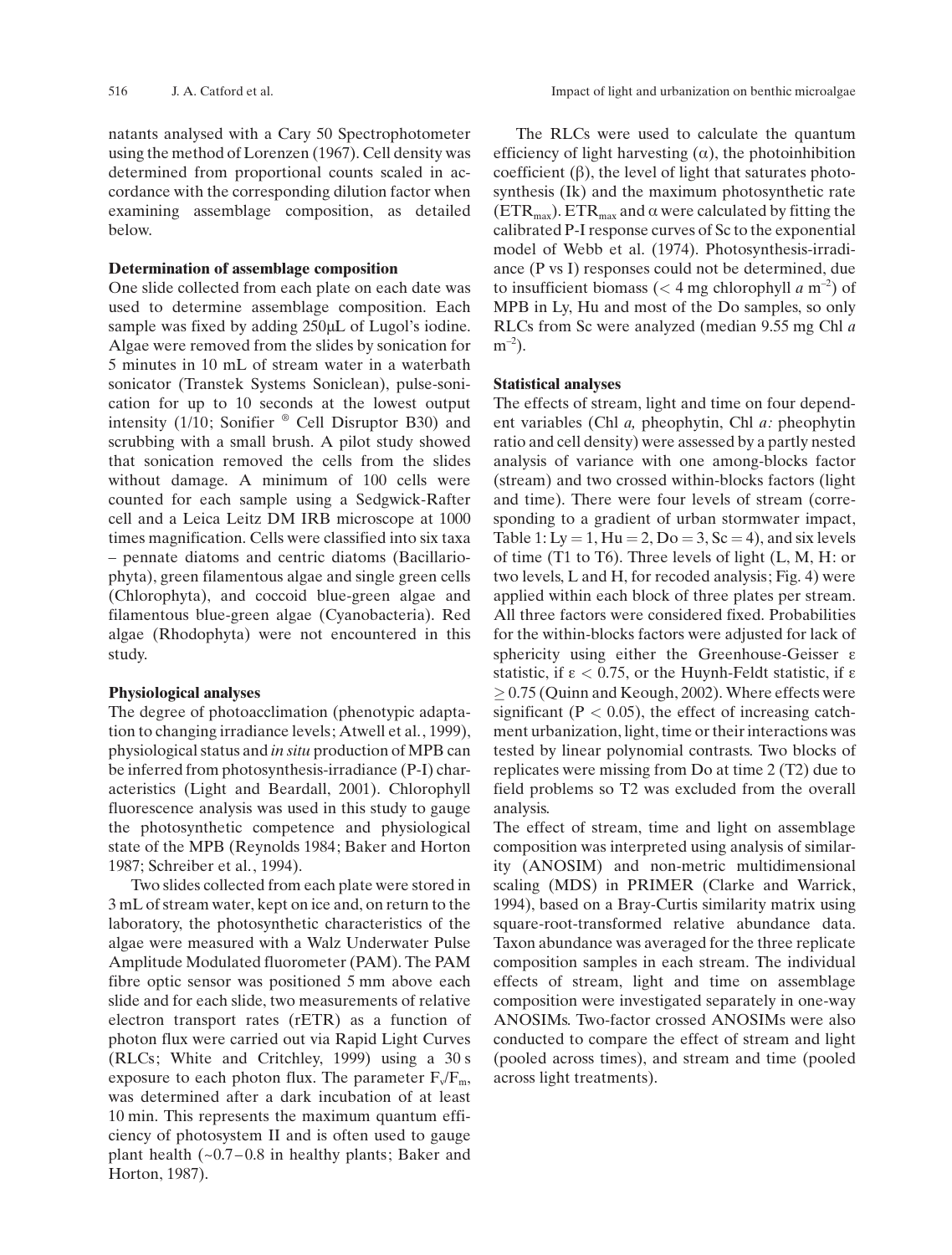Table 2. Results from overall ANOVAs that indicate the effect of stream, light and time, and their relative interactions, on Chl a concentration (original and recoded), pheophytin concentration, Chl a to pheophytin ratio and cell density. 'Recoded' denotes use of recoded light categories, all other analyses used original light categories. df, Degrees of freedom; MS, mean square; %V, percentage of variance, significant effects are indicated as \*  $P<0.05$ , \*\*  $P<0.01$  or \*\*\*  $P<0.001$  where P, probability of a Type I error.

| Effect                       | df | Chl $a$    |        | Pheophytin |               | Chl $a$ : Pheophytin |        | Chl a (recoded) |          | Cell density |         |        |
|------------------------------|----|------------|--------|------------|---------------|----------------------|--------|-----------------|----------|--------------|---------|--------|
|                              |    | <b>MS</b>  | $\%$ V | <b>MS</b>  | $\%$ V        | MS                   | $\%$ V | df              | MS       | $\%$ V       | MS      | $\%$ V |
| Among blocks                 |    |            |        |            |               |                      |        |                 |          |              |         |        |
| Stream                       | 3  | $40.46***$ | 58.9   | 5.97**     | 18.5          | $11.33**$            | 26.0   | 3               | 25.39*** | 59.6         | 6195*** | 9.6    |
| Error: Block(Stream)         |    | 1.02       | 3.5    | 0.44       | 3.2           | 0.89                 | 4.8    |                 | 0.31     | 1.7          | 227     | 0.8    |
| Within blocks                |    |            |        |            |               |                      |        |                 |          |              |         |        |
| Light                        | 2  | 0.57       | 0.6    | 0.01       | $0.0^{\circ}$ | 0.08                 | 0.1    |                 | 1.65     | 1.3          | 753     | 0.8    |
| Stream x Light               | 6  | 0.57       | 1.7    | 0.13       | 0.8           | 0.21                 | 1.0    | 3               | 0.50     | 1.2          | 438     | 1.4    |
| Error: Block(Stream) x Light | 14 | 0.52       | 3.5    | 0.32       | 4.5           | 0.24                 | 2.5    |                 | 0.60     | 3.3          | 320     | 2.3    |
| Time                         | 4  | $4.66***$  | 9.0    | $3.01***$  | 12.4          | $0.52*$              | 1.6    | 4               | $1.46**$ | 4.6          | 5897*   | 3.0    |
| Stream x Time                | 12 | $1.08*$    | 6.3    | $0.42*$    | 5.2           | $0.49**$             | 4.5    | 12              | $0.82**$ | 7.7          | 1454    | 2.2    |
| Error: Block(Stream) x Time  | 28 | 0.51       | 6.9    | 0.17       | 5.0           | 0.16                 | 3.5    | 28              | 0.27     | 5.8          | 969     | 3.5    |
| Light x Time                 | 8  | $0.37**$   | 1.4    | 0.09       | 0.8           | 0.93                 | 5.7    | 4               | 0.44     | 1.4          | 258     | 0.3    |
| Stream x Light x Time        | 24 | $0.42***$  | 4.9    | 0.17       | 4.3           | 0.36                 | 6.7    | 12              | 0.43     | 4.1          | 822     | 2.5    |
| Error: Residual              | 55 | 0.13       | 3.3    | 0.80       | 45.4          | 1.00                 | 43.6   | 28              | 0.43     | 9.4          | 10188   | 73.6   |



**Figure 5.** Mean algal biomass (Chl  $a$ ) under each light treatment over time in each stream; minimum and maximum standard deviation bars in upper right corner of each plot.

# Results

#### Algal biomass

Algal biomass, as indicated by Chl  $a$ , increased with greater catchment urbanization; it was linearly related to urbanization at all times and under all light treatments (all linear contrasts of the stream effect with increasing urbanization were significant at  $P <$ 0.001). Stream was the overriding factor that influenced Chl a, accounting for more than half of the variance in both original and recoded light categories (Table 2).

The relative effect of light and time on Chl a differed among sites (Fig. 5, Table 2). Chl a was greater under higher light treatments from T3 to T5 at Sc (significant linear contrasts for the light effect, Fig. 5). Although light did not seem to influence Chl a at Hu or Ly across different times, there was a significant linear light effect in Ly at T6. Interactions containing light only had a significant effect on Chl a when the three original light categories were used (Fig. 5, Table 2), suggesting the light effect in this

analysis was driven by the observed increases for the high-light treatments (excluded from the recoded analysis) at the two most urban streams (Sc and Do).

The only significant increase in Chl *a* over time detected was for the medium-light treatment at Hu. The apparently strong increase in mean Chl a for the high-light treatment at Do (Fig. 5) was not significant.

Pheophytin increased with urbanization but it increased to a lesser extent and was explained less well by urbanization than Chl  $a$  (Fig. 6). Although pheophytin concentrations were influenced by stream, time and the stream-time interaction (Table 2), these differences were not explained by the hypothesized gradients; polynomial contrasts did not reveal a gradient effect of time or stream (original and recoded light categories). Cell density was positively correlated with stream urbanization and time but was not affected by light treatment (Table 2).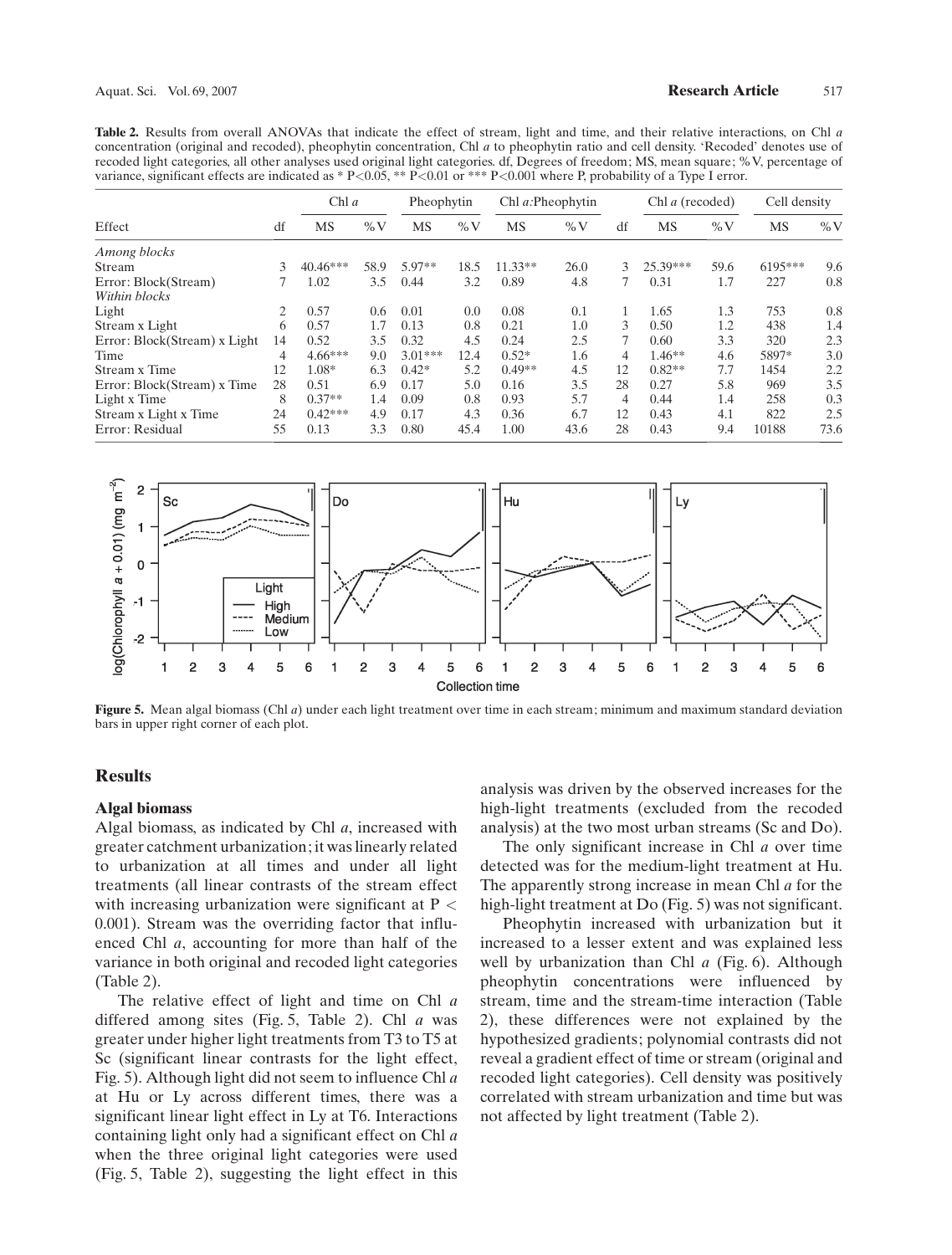

Figure 6. Mean pheophytin concentration (untransformed) in each stream relative to time (minimum and maximum standard deviation bars in upper right corner).

#### Assemblage composition

Stream was the only factor that had a significant effect on assemblage composition (Fig. 7, Table 3). The most obvious difference in assemblage composition among the streams was the greater relative abundance of filamentous chlorophytes in the most urbanized stream (Sc). Considering that the other streams were largely devoid of filamentous green algae (mean  $=$ 0.4%), their 11% contribution to the assemblage at Sc was high (Fig. 8). Consequently, Sc had the most distinct composition ( $R > 0.8$  in all stream pairwise tests) (Table 4).

Table 3. Importance of stream, light treatment and time in influencing MPB assemblage composition as determined by Analysis of Similarities. Significant results indicated as \*\*\* P<0.001. All analyses used Bray-Curtis dissimilarity on squareroot transformed data, 999 permutations.

| Effect                       | Global R   |
|------------------------------|------------|
| One-way ANOSIMs              |            |
| Stream                       | $0.577***$ |
| Light                        | $-0.049$   |
| Time                         | $-0.018$   |
| Two-way ANOSIM pooling times |            |
|                              | $-0.103$   |
| Light                        |            |

| Two-way ANOSIM pooling light treatments |            |
|-----------------------------------------|------------|
| Time                                    | 0.103      |
| Stream                                  | $0.670***$ |

Table 4. The relative difference in assemblage composition at the four streams as determined by ANOSIM pairwise tests (significant results in bold, \* P<0.05, \*\* P<0.01, \*\*\* P<0.001.) Data transformed – square root; Bray-Curtis dissimilarity; 999 permutations.

| <b>Streams</b> |           | <b>R</b> Statistic |
|----------------|-----------|--------------------|
| D <sub>0</sub> | Hu        | $0.529***$         |
| Do             | Ly        | $0.197*$           |
| D <sub>0</sub> | <b>Sc</b> | $0.815***$         |
| Hu             |           | $0.351**$          |
| Hu             | Ly<br>Sc  | $0.809***$         |
| Ly             | Sc        | $0.809***$         |



Figure 7. Multidimensional scaling plot of assemblage composition of MPB samples under the three light treatments on 3 sampling dates (weeks 2, 4 and 6) in each of the four streams, Sc, Do, Hu and Ly, indicated by their first letters.

All of the streams were dominated by pennate diatoms, which accounted for an average of 74% of the cells counted (Fig. 8). Filamentous cyanobacteria were the second most abundant taxon (17%), but this was not consistent throughout all of the streams (Fig. 8).

#### Physiological characteristics

MPB exposed to different light treatments differed physiologically (Fig. 9). The maximum rate of electron transport ( $ETR<sub>max</sub>$ ), which indicates photosynthetic rate, was consistently lowest, on an areal basis, in the MPB samples collected from low-light treatments, and was usually highest in the high-light samples. The P-I response curves, namely the rise in  $ETR<sub>max</sub>$ , also demonstrated that photosynthetic capacity changed with time. In samples from high and medium-light treatments,  $ETR<sub>max</sub>$  at T6 was ~3 x greater than at T1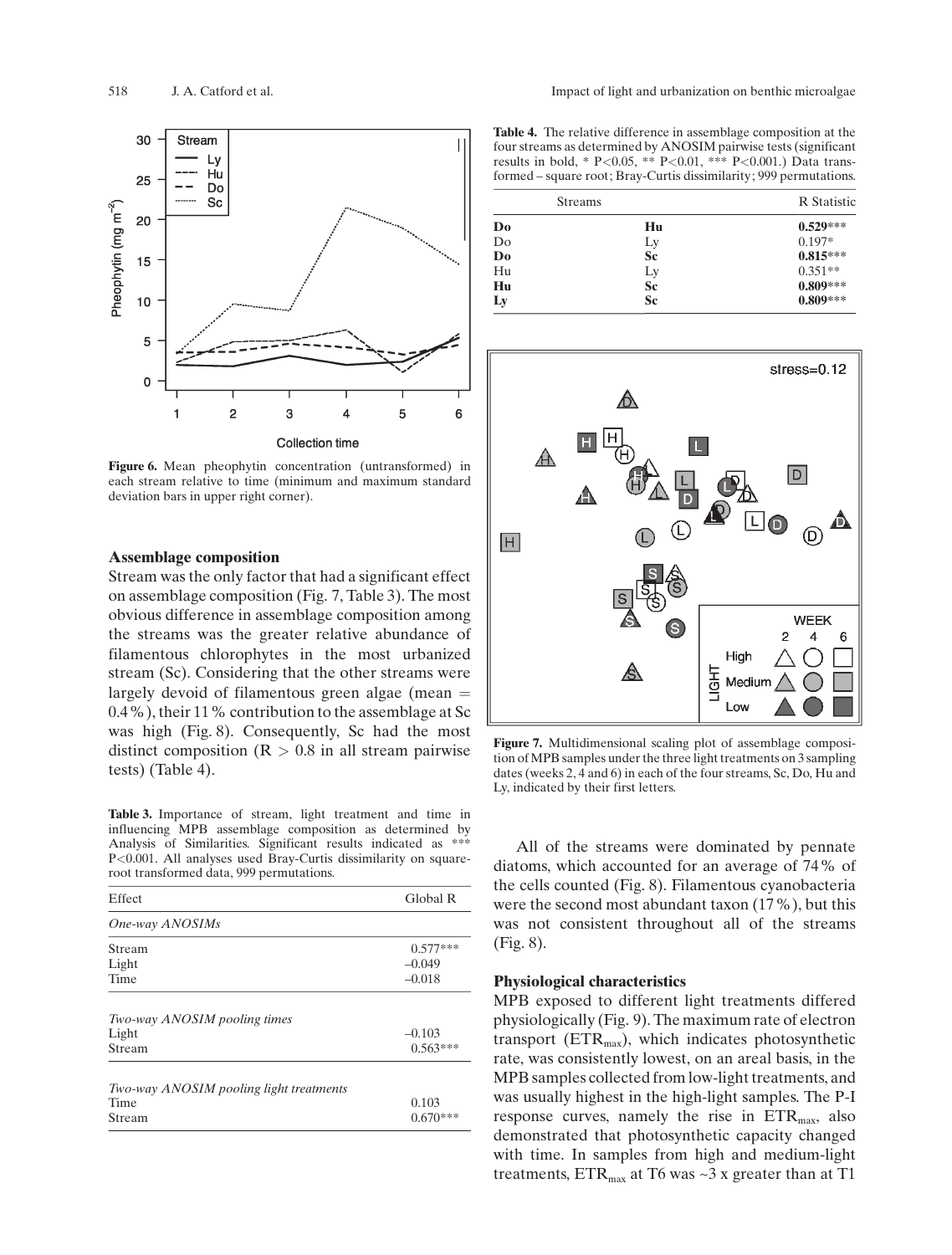

Figure 8. Mean relative abundance (pooled across dates) of major taxonomic groups in the four streams.



Figure 9. Mean photosynthesis-irradiance (P-I) responses of Sc MPB samples from high-, medium- and low-light treatments at times 2, 4 and 6. (Photosynthesis indicated by ETR, and irradiance by photosynthetically active radiation(PAR); Light: H – solid line, M – dashed line, L – fragmented line).

 $({\sim}50 - 150$  µmol electrons m<sup>-2</sup> s<sup>-1</sup>), reflecting the increase in population size.

The health of the MPB, as indicated by  $F_v/F_m$ , showed a positive correlation with time and light (Fig. 10a). Fv/Fm and  $\alpha$  from each light treatment differed in the first half of the study, but tracked to a similar level in the second half  $(-0.7 \text{ and } -0.5 \text{ mol})$ electrons  $\mu$ mol photons<sup>1</sup>, respectively; Fig. 10b). The rate at which Fv/Fm and  $\alpha$  stabilized was positively correlated with light. The light level required to saturate photosynthesis (Ik) decreased with time and became stable at  $\sim$ 200 µmol photons.

#### Discussion

Differences among streams (linearly related to the urban gradient represented by our four study sites) explained a large proportion of variance in MPB biomass and composition in the four study streams under controlled light conditions. While light intensity was low in this winter-time study, the response of MPB

biomass (as indicated by Chl  $a$ ) to light differed among the four streams; there was no response in the two least urban sites (Ly and Hu), a delayed response to the highest light treatment at Do, and a consistent response to all three light treatments at the most urbanized site (Sc).

We postulate that the positive correlation between MPB biomass and urbanization observed by Taylor et al. (2004) in small streams to the east of Melbourne was driven by factors other than light (Fig. 1). As discussed below, the most likely urban-associated impact responsible for the observed pattern is an increase in available nutrients (Fig. 1; Taylor et al., 2004) (Hillebrand, 2002).

Despite the positive response to light in the two most urbanized streams, the MPB in all of the streams were potentially light limited. Our analysis of photophysiological characteristics of the MPB, as well as studies by Roberts et al. (2004), Richardson et al. (1983) and Wellnitz and Ward (1998) (river periphyton limited at 286 µmol photons  $\bar{m}^2 \bar{s}^1$ ), indicate that even the high-light treatment at  $Sc$  (43.1 µmol photons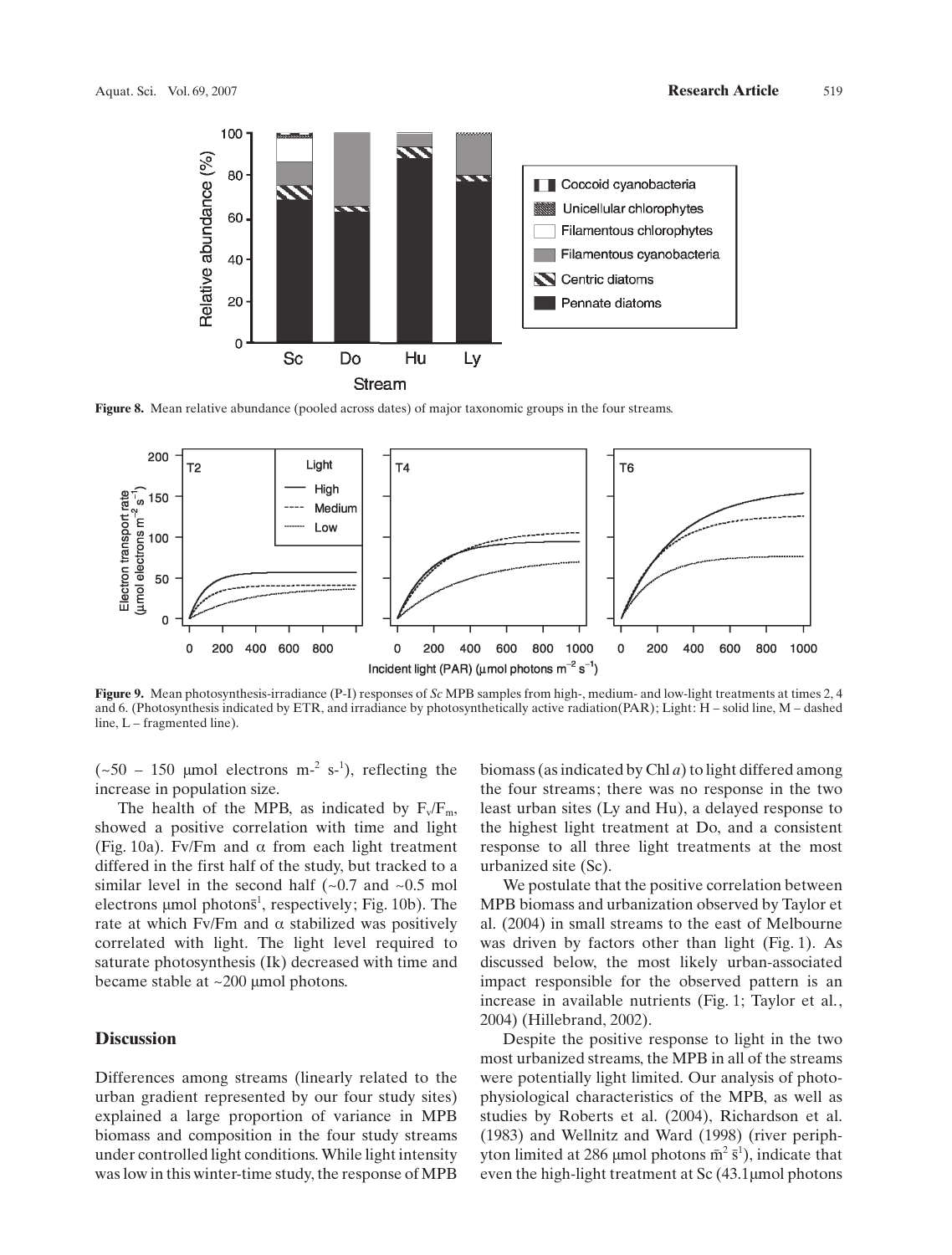

Figure 10. (a) Mean Fv/Fm values (each value the median of 6 trials) of MPB samples from the three light treatments at Sc over time (with standard deviation bars). (b) Mean a values of MPB samples from the three light treatments at Sc over time (with standard deviation bars).

 $\bar{m}^2$  s<sup>1</sup>) would have limited MPB growth.  $F_v/F_m$  and  $\alpha$ from the different light treatments tracked to the same level over time indicating photoacclimation as assemblages on the slides developed (Fig. 10; Falkowski and LaRoche, 1991; Atwell et al., 1999); the rate at which they reached the optimum physiological state was a function of available energy (light). The increasing  $\alpha$  with time suggests the onset of light acclimation as assemblages caused self shading.  $ETR<sub>max</sub>$  values level off to different values depending on light treatment (Fig. 9), which reflects the changing population density on the slides but is also typical of light acclimation responses of microalgae (Richardson et al., 1983).

The dominance of diatoms and cyanobacteria in MPB assemblages reflects the low-light conditions (Fig. 8). Pooling data from numerous studies, Richardson et al. (1983) found that Cyanophyceae (cyanobacteria) and Bacillariophyceae (diatoms) had a mean optimum photon flux of 38.8 µmol photons  $\bar{m}^2 \bar{s}^1$  and 84.0 µmol photons  $\bar{m}^2 \bar{s}^1$  respectively compared to 211 µmol photons  $\bar{m}^2 \bar{s}^1$  for Chlorophyta (chlorophytes).

Although not optimum, the photon fluxes at Hu and Ly were above the light compensation points of diatoms and cyanobacteria (except the low-light treatment) (Richardson et al., 1983) and MPB were physiologically healthy as indicated by  $F_v/F_m$  values (Kobe et al., 1995) so population growth was viable. MPB in these streams appeared to be limited by nutrient levels rather than light, consistent with a study of stream periphytic diatoms in British Columbia (Bothwell, 1988).

Whereas Ly and Hu MPB were primarily nutrient limited and Sc light limited, the growth of only the high-light MPB at Do suggests that Do algae suffer from both nutrient and light limitation. MPB at Do were able to cope with nutrient limitation, contesting Rosemond's (1994) hypothesis that periphyton growth can only occur in co-limited systems if both factors are elevated, with sufficient light  $(H: >32.2)$  $\mu$ mol photons m<sup>-2</sup>s<sup>-1</sup>) and time (T4: 7 weeks). Consequently, increases in either phosphorus or irradiance should stimulate algal population growth in Do, as was seen in phytoplankton of the Colne Estuary in the UK (Kocum et al., 2002).

Urbanization-induced changes to flow characteristics and herbivory are unlikely to have caused the observed biomass-urbanization pattern. Flow disturbance increases with urbanization (Fig. 1) so disturbance events would be more frequent and of a greater magnitude in streams of more urbanized catchments (Taylor et al., 2004). For example, it is likely that higher flows following a 15 mm rain event (Australian Bureau of Meteorology records) caused the decline in peak biomass at T4 in Sc (J. Catford, personal observation) as cells became more susceptible to sloughing as growth exceeded the boundary layer of the slides (Hudon et al., 1987; Biggs, 1995). Consequently, the observed pattern of increasing MPB biomass with urbanization would have been conservative; disturbance can reduce algal biomass (e.g. Biggs, 1995; Biggs et al., 1998) and can override the influence of nutrient enrichment (Biggs and Thomsen, 1995).

Similarly, if grazing pressure varied among streams (though qualitative observations did not suggest any differences: J. Catford, personal observation) we would expect it to increase from Ly to Sc; after a time-lag, herbivore density increases in response to algal population growth (Rosemond et al., 1993; Bergey, 1995; Anderson et al., 1999; Hillebrand, 2002). However, a temporal change in assemblage composition was not detected (herbivores usually graze selectively; Anderson et al., 1998) and the proportion of live and decomposing algae was stable. This suggests that grazing was not important in this study.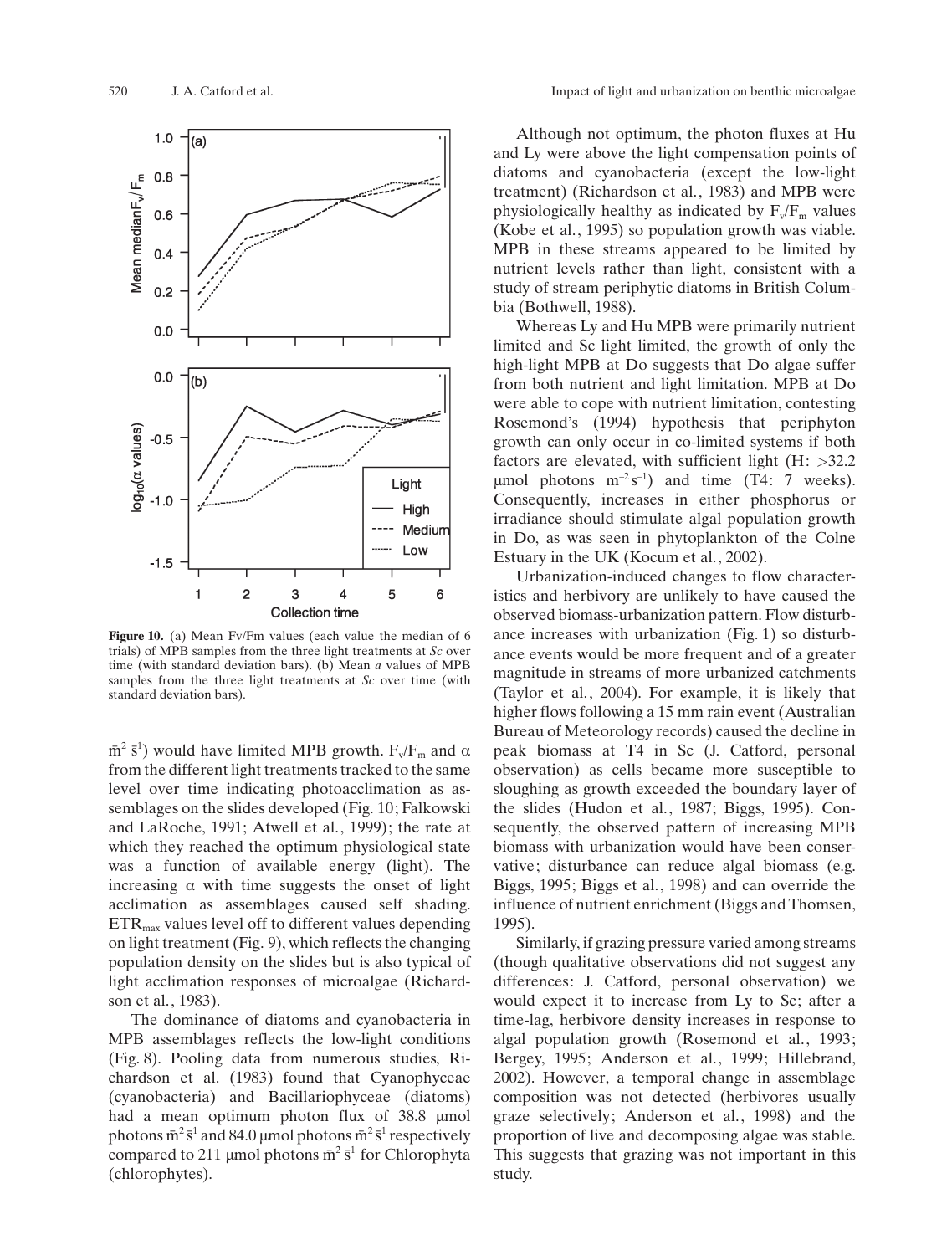Although there was an increase in  $\alpha$  with time, indicating acclimation to lower irradiance, due to the relatively low biomass of the slides compared with studies that have reported self-shading (This study: 0 – 73 mg chl.  $a$  m<sup>-2</sup>; Boston and Hill (1991): 30–860 mg chl.  $a$  m<sup>-2</sup>; see also Hudon et al. (1987); Hill (1996)), it was assumed that any effect from self-shading would have been negligible compared to the effect of light treatment.

In conclusion, with light controlled, large differences in MPB biomass in small streams of eastern Melbourne were explained by differences in catchment urbanization. We hypothesize that this effect is primarily driven by increased phosphorus concentrations in more urbanized streams delivered by diffuse stormwater runoff. When nutrient limitation is alleviated, secondary influences take effect. These influences include light, and possibly physical disturbance and grazing. Not all of the limitations need be alleviated before an increase in biomass is observed – with enough light at Do, the impact from nutrient limitation was reduced.

While studies on urban streams in the eastern USA (Hession et al., 2004; Roy et al., 2005) have found that open reaches have significantly greater algal biomass than reaches with forested riparian cover, algal biomass in streams of our study was more strongly influenced by catchment urbanization than by shading. To our knowledge, our study is the first that experimentally separates the effect of light from other factors influenced by urbanization. Our results suggest that nutrient levels must be managed at the catchment-scale to prevent a large increase in algal biomass in, at least, some urban streams. This could be achieved by reducing connection of stormwater drainage for example (Hatt et al., 2004; Taylor et al., 2004). A more pragmatic approach in the short-term would be provision of shade with riparian vegetation and prevention of channel widening. However, even at very low-light levels, streams with highly urbanized catchments may support an algal biomass two orders of magnitude greater than nutrient-limited streams (Fig. 5).

# Acknowledgments

We would like to thank: Simon Roberts for endless advice; Gerry Quinn for detailed statistical advice and assistance; Slobodanka Stojkovic for guidance and help in laboratory and field; Sarah Catford, Bridgid Cowling, Glen Ewers, Tim Fletcher, Ashley Hayat, Ruth Marr, Daryl Holland and Sally Taylor for field assistance; Belinda Hatt for help in the laboratory; Sam Lake and Margaret Clayton for advice on

experimental design; Tim Fletcher, Barry Hart, Carmel Pollino, Sally Taylor and two anonymous referees for feedback on this manuscript.

#### References

- Aloi, J. E., 1990. A critical review of recent freshwater periphyton field methods. Canadian Journal of Fisheries and Aquatic Sciences 47: 656 – 670.
- Anderson, D. M., A. D. Cembella and G. M. Hallegraeff (eds.), 1998. Physiological ecology of harmful algal blooms, Springer, Berlin, 662 pp.
- Anderson, E. L., E. B.Welch, J. M. Jacoby, G. M. Schimek and R. R. Horner, 1999. Periphyton removal related to phosphorus and grazer biomass level. Freshwater Biology 41: 633 – 651.
- Asner, G. P., C. A.Wessman and D. S. Schimel, 1998. Heterogeneity of savanna canopy structure and function from imaging spectrometry and inverse modeling. Ecological Applications 8: 1022 – 1036.
- Atwell, B. J., P. E. Kriedemann and C. G. N. Turnbull, 1999. Plants in Action: Adaptation in nature, performance in cultivation, MacMillan Education Australia Pty Ltd, Melbourne, 664 pp.
- Baker, N. R. and P. Horton, 1987. Chlorophyll fluorescence quenching during photoinhibition. In: D. J. Kyle, C. B. Osmond and C. J. Arntzen (eds.), Photoinhibition, Elsevier Scientific Publishers, New York, pp. 145-168.
- Bergey, E. A., 1995. Local effects of sedentary grazer on stream algae. Freshwater Biology 33: 401 – 409.
- Biggs, B. J. F., 1995. The contribution of flood disturbance, catchment geology and land use to the habitat template of periphytonin stream ecosystems. Freshwater Biology 33: 419 – 438.
- Biggs, B. J. F., R. J. Stevenson and R. L. Lowe, 1998. A habitat matrix conceptual model for stream periphyton. Archiv für Hydrobiologie 143: 21 – 56.
- Biggs, B. J. F. and H. A. Thomsen, 1995. Disturbance of stream periphyton by perturbations in shear stress: time to structural failure and differences in community resistance. Journal of Phycology 31: 233 – 241.
- Borchardt, M. A., 1996. Nutrients. In: Stevenson, R. J., M. L. Bothwell and R. L. Lowe (eds.), Algal Ecology, Academic Press, San Diego, pp. 184 – 218.
- Boston, H. L. and W. R. Hill, 1991. Photosynthesis-light relations of stream periphyton communities. Limnology and Oceanography  $36: 644 - 656$ .
- Bothwell, M. L., 1988. Growth rate responses of lotic periphyton diatoms to experimental phosphorous enrichment: The influence of temperature and light. Canadian Journal of Fisheries and Aquatic Sciences 45: 261 – 270.
- Canham, C. D., 1988. An index for understorey light levels in and around canopy gaps. Ecology 69: 1634 – 1638.
- Canham, C. D., A. C. Finzi, S. W. Pacala and D. H. Burbank, 1994. Causes and consequences of resource heterogeneity in forests: Interspecific variation in light transmission by canopy trees. Canadian Journal of Forest Research 24: 337 – 349.
- Chessman, B. C., P. E. Hutton and J. M. Burch, 1992. Limiting nutrients for periphyton growth in sub-alpine, forest, agricultural and urban streams. Freshwater Biology 28: 349 – 361.
- Clarke, K. R. and R. M. Warwick, 1994. Change in Marine Communities: An Approach to Statistical Analysis and Interpretation. 1 edn. Plymouth Marine Laboratory, Plymouth, Natural Environment Research Council, UK, 144 pp.
- Clesceri, L. S., A. E. Greenberg and A. D. Eaton (eds.), 1998. Standard Methods for the Examination of Water and Wastewater. 20 edn. American Public Health Association, American Water Works Association and Water Environment Federation, Washington, D. C.
- Falkowski, P. G. and J. LaRoche, 1991. Acclimation to spectral irradiance in algae. Journal of Phycology 27: 8 – 14.